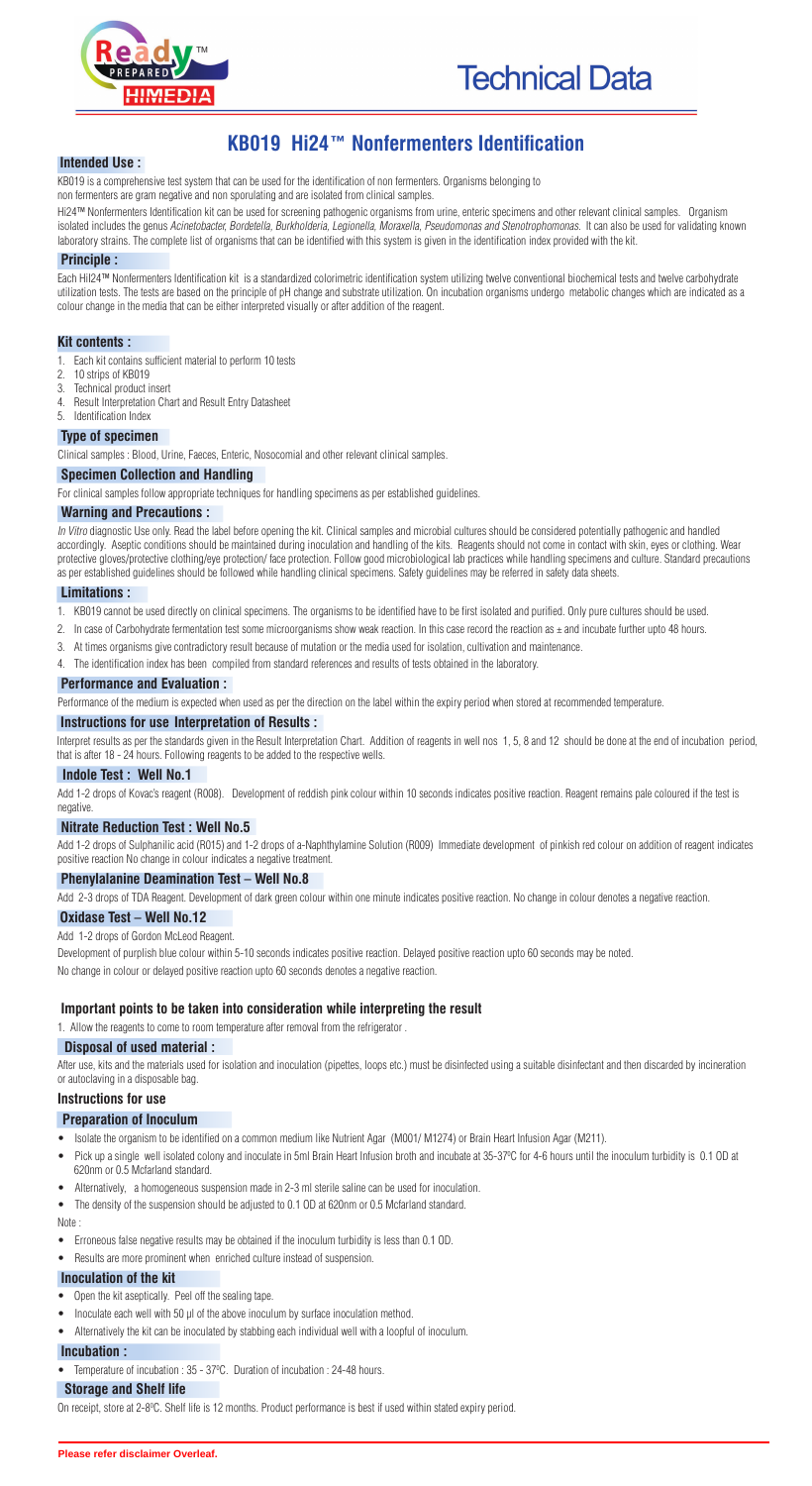| Sr. No. | <b>Organisms</b>                            | Indole                   | <b>Esculin</b>                   | <b>Citrate</b>                   | <b>Arginine</b>                  | <b>Nitrate</b>                   | <b>ONPG</b>              | <b>Alkaline phosphatase</b>      | <b>Phenyl alanine</b>    | <b>Urease</b>            | Cetrimide                        | Lysine                           | Oxidase                          |
|---------|---------------------------------------------|--------------------------|----------------------------------|----------------------------------|----------------------------------|----------------------------------|--------------------------|----------------------------------|--------------------------|--------------------------|----------------------------------|----------------------------------|----------------------------------|
| 1.      | Achromobacter Group A                       |                          |                                  | ÷,                               |                                  | $\pm$                            | $\overline{\phantom{a}}$ |                                  |                          | $^{\mathrm{+}}$          |                                  | $\overline{\phantom{a}}$         | $\pm$                            |
| 2.      | Achromobacter Group B                       |                          | $\ddot{}$                        |                                  |                                  |                                  |                          |                                  |                          |                          |                                  |                                  |                                  |
|         |                                             |                          |                                  |                                  |                                  | $\,$ +                           | $^{\mathrm{+}}$          | $^+$                             |                          | $^{\mathrm{+}}$          |                                  |                                  | $^+$                             |
| 3.      | Achromobacter Group C                       | $\overline{\phantom{a}}$ | $\overline{\phantom{a}}$         | $\overline{\phantom{a}}$         | $\overline{\phantom{a}}$         | $\pm$                            | $\boldsymbol{+}$         | $\overline{\phantom{a}}$         | $\overline{\phantom{a}}$ | $^{\mathrm{+}}$          | $\overline{\phantom{a}}$         | $\sim$                           | $^+$                             |
| 4.      | Achromobacter Group D                       | $\overline{\phantom{a}}$ | i,                               | ×,                               |                                  | $^{\mathrm{+}}$                  | $\overline{\phantom{a}}$ | $\overline{\phantom{a}}$         | ÷                        | $^{\mathrm{+}}$          | $\overline{\phantom{m}}$         | $\overline{\phantom{a}}$         | $^+$                             |
| 5.      | Achromobacter Group E                       | $\sim$                   | $+$                              | $\overline{\phantom{a}}$         | $+$                              | $\pm$                            | $\pm$                    | i.                               | i.                       | $\pm$                    | $\overline{\phantom{a}}$         | $\overline{\phantom{a}}$         | $\pm$                            |
| 6.      | Achromobacter Group F                       | ÷                        | $\ddot{}$                        | $\overline{\phantom{a}}$         | $\overline{\phantom{a}}$         | $\!+$                            | $\overline{\phantom{a}}$ | J,                               | J,                       | $\,$ +                   | $\overline{\phantom{a}}$         | $\overline{\phantom{a}}$         | $^+$                             |
| 7.      | Achromobacter xylosoxidans                  |                          |                                  | $\ddot{}$                        | $\sim$                           | $\pm$                            | ÷,                       | $\overline{\phantom{a}}$         | ÷,                       |                          | $\ddot{}$                        | $\sim$                           | $^+$                             |
| 8       | Acinetobacter calcoaceticus                 | $\overline{\phantom{a}}$ | $\overline{\phantom{a}}$         | $+$                              | $\overline{\phantom{a}}$         | $\overline{\phantom{a}}$         | $\overline{\phantom{a}}$ | $\overline{\phantom{a}}$         | $\overline{\phantom{a}}$ | $\overline{\phantom{a}}$ | $\overline{\phantom{a}}$         | $\overline{\phantom{a}}$         | $\overline{\phantom{a}}$         |
| 9.      | Acinetobacter Iwoffii                       | $\overline{\phantom{a}}$ |                                  |                                  |                                  | $\overline{\phantom{m}}$         | $\overline{\phantom{m}}$ |                                  |                          | $\overline{\phantom{a}}$ | $\overline{\phantom{m}}$         | $\overline{\phantom{a}}$         | $\overline{\phantom{a}}$         |
| $10$    | Agrobacterium rhizogenes                    | $\overline{\phantom{a}}$ | $\! + \!\!\!\!$                  | $\sim$                           | $\overline{\phantom{a}}$         | $\overline{\phantom{a}}$         | $^{\mathrm{+}}$          | $\overline{\phantom{a}}$         | $\overline{\phantom{a}}$ | $\overline{\phantom{a}}$ | $\overline{a}$                   | $\sim$                           | $^+$                             |
|         |                                             |                          |                                  |                                  |                                  |                                  |                          |                                  |                          |                          |                                  |                                  |                                  |
| 11.     | Agrobacterium rubi                          | $\sim$                   | $\color{red}{+}$                 | $\overline{\phantom{a}}$         |                                  | $\sim$                           | $\pm$                    | $\sim$                           | ×,                       | $^{\mathrm{+}}$          | $\overline{\phantom{a}}$         | $\overline{\phantom{a}}$         | $^+$                             |
| 12      | Agrobacterium tumefaciens                   |                          | $\ddot{}$                        | ×,                               |                                  | i,                               |                          | $^+$                             | i,                       | $^+$                     | i,                               | $\overline{\phantom{a}}$         | $\ddot{}$                        |
| $13\,$  | Agrobacterium yellow group                  | $\overline{\phantom{a}}$ | $^+$                             | $\overline{\phantom{a}}$         | $\overline{\phantom{a}}$         | $\sim$                           | $\overline{\phantom{a}}$ | $^+$                             | $\overline{\phantom{a}}$ | $\overline{\phantom{a}}$ | $\overline{\phantom{a}}$         | $\sim$                           | $^+$                             |
| 14      | Alkaligenes denitrificans                   |                          |                                  | $\ddot{}$                        |                                  | $\,$ +                           |                          | $^+$                             |                          |                          | $\ddot{}$                        | $\overline{\phantom{a}}$         | $^+$                             |
| 15      | Alkaligenes faecalis                        | $\sim$                   | $\overline{\phantom{a}}$         | $\begin{array}{c} + \end{array}$ | $\sim$                           | $\overline{\phantom{a}}$         | $\overline{\phantom{a}}$ | $\sim$                           | $\overline{\phantom{a}}$ | $\sim$                   | $\begin{array}{c} + \end{array}$ | $\overline{\phantom{a}}$         | $\pm$                            |
| 16      | Alteromonas putrefaciens                    | ×,                       | ×,                               | ×,                               | $\sim$                           | $^{\mathrm{+}}$                  | $\sim$                   | $^+$                             | ٠                        | $\overline{\phantom{a}}$ | ×,                               | $\overline{\phantom{a}}$         | $\begin{array}{c} + \end{array}$ |
| 17      | Bordetella bronchiseptica                   | $\overline{\phantom{a}}$ | $\overline{\phantom{a}}$         | $\begin{array}{c} + \end{array}$ | $\sim$                           | $^+$                             | $\overline{\phantom{a}}$ | $\sim$                           | ×,                       | $\,$ +                   | $\overline{\phantom{a}}$         | $\overline{\phantom{a}}$         | $^+$                             |
| 18      | Bordetella parapertussis                    | $\overline{\phantom{a}}$ | $\frac{1}{2}$                    | i,                               | $\overline{\phantom{a}}$         | $\overline{\phantom{a}}$         | $\overline{\phantom{a}}$ | $\overline{\phantom{a}}$         | $\overline{\phantom{a}}$ | $^+$                     | $\overline{\phantom{a}}$         | $\overline{\phantom{a}}$         | $\overline{\phantom{a}}$         |
|         |                                             |                          |                                  |                                  |                                  |                                  |                          |                                  |                          |                          |                                  |                                  |                                  |
| 19      | Brahamella/ M.nonliquefaciens/<br>Neisseria |                          |                                  |                                  |                                  |                                  |                          |                                  |                          |                          |                                  |                                  | $\boldsymbol{+}$                 |
| $20\,$  | Brucella spp.                               | $\overline{\phantom{a}}$ | $\overline{\phantom{a}}$         | $\overline{\phantom{a}}$         | $\sim$                           | $^+$                             | $\sim$                   | $\sim$                           | J,                       | $^{\mathrm{+}}$          | $\overline{a}$                   | $\sim$                           | $^+$                             |
| 21      | Burkholderia. cepacia                       | $\overline{\phantom{a}}$ | $\overline{\phantom{a}}$         | $\begin{array}{c} + \end{array}$ | $\overline{\phantom{a}}$         | $\bar{ }$                        | $\overline{\phantom{a}}$ | $\pm$                            | ÷                        | $\,$ + $\,$              | $^{+}$                           | $\begin{array}{c} + \end{array}$ | $^+$                             |
| 22      | CDC Group IIf                               | $^{\mathrm{+}}$          | ×,                               | $\overline{\phantom{a}}$         | $\sim$                           | $\overline{\phantom{a}}$         | $\overline{\phantom{a}}$ | $\sim$                           | ×,                       | ×,                       | ×,                               | $\overline{\phantom{a}}$         | $^+$                             |
| 23      | CDC Group lij                               |                          | $\overline{\phantom{a}}$         | $\overline{\phantom{a}}$         | $\overline{\phantom{a}}$         | $\overline{\phantom{a}}$         |                          | $\overline{\phantom{a}}$         | $\overline{a}$           |                          |                                  |                                  |                                  |
|         |                                             | $^{\mathrm{+}}$          |                                  |                                  |                                  |                                  | $\overline{\phantom{a}}$ |                                  |                          | $^{\mathrm{+}}$          | $\overline{\phantom{a}}$         | $\sim$                           | $^+$                             |
| 24      | CDC Group IVe                               |                          |                                  |                                  |                                  | $\,$ +                           | $\overline{\phantom{a}}$ | ÷,                               | ×,                       | $\,$ +                   | ×,                               | $\overline{\phantom{a}}$         | $\ddot{}$                        |
| $25\,$  | CDC Group Ve type 1                         | $\overline{\phantom{a}}$ | $\pm$                            | $\boldsymbol{+}$                 | $\!+$                            | $\pm$                            | $\,$ +                   | $\overline{\phantom{a}}$         | $\overline{\phantom{a}}$ | $\pm$                    | $\overline{\phantom{a}}$         | $\overline{\phantom{a}}$         | $\overline{\phantom{a}}$         |
| 26      | CDC Group Ve type 2                         |                          |                                  | $\ddot{}$                        |                                  |                                  |                          | i,                               |                          | $^+$                     | $\ddot{}$                        | $\overline{\phantom{a}}$         | ×,                               |
| 27      | Eikenella corrodens                         | $\overline{\phantom{a}}$ | $\overline{\phantom{a}}$         | $\overline{\phantom{a}}$         | $\overline{\phantom{a}}$         | $\pm$                            | $\overline{\phantom{a}}$ | $^+$                             | $\overline{\phantom{a}}$ | $\overline{\phantom{a}}$ | $\overline{\phantom{a}}$         | $^+$                             | $^+$                             |
| 28      | Flavobacterium breve                        | $^+$                     | $\overline{\phantom{a}}$         | $\overline{\phantom{a}}$         | $\sim$                           | ×,                               | $\overline{\phantom{a}}$ | $\sim$                           | ٠                        | $\overline{\phantom{a}}$ | $\overline{a}$                   |                                  | $\begin{array}{c} + \end{array}$ |
| 29      | Flavobacterium meningosepticum              |                          |                                  |                                  |                                  | ÷,                               | $\!+$                    |                                  |                          |                          | ÷,                               |                                  | $\ddot{}$                        |
| 30.     | Flavobacterium multivorum                   | $\overline{\phantom{a}}$ | $\overline{\phantom{a}}$         | $\overline{\phantom{a}}$         | $\overline{\phantom{a}}$         | $\overline{\phantom{a}}$         | $^{\mathrm{+}}$          | $\overline{\phantom{a}}$         | $\overline{\phantom{a}}$ | $^{\mathrm{+}}$          | $\overline{\phantom{a}}$         |                                  | $^+$                             |
| 31.     | Flavobacterium odoratum                     |                          |                                  |                                  |                                  |                                  |                          |                                  |                          |                          |                                  |                                  |                                  |
|         |                                             |                          |                                  |                                  |                                  |                                  |                          |                                  |                          | $\boldsymbol{+}$         |                                  |                                  | $\ddot{}$                        |
| 32      | Flavobacterium species Group lib            | $\overline{+}$           | $\ddot{}$                        |                                  |                                  |                                  |                          |                                  |                          |                          |                                  |                                  | $\overline{+}$                   |
| 33.     | Flavobacterium spiritivorum                 | $\overline{a}$           | $\begin{array}{c} + \end{array}$ | $\overline{\phantom{a}}$         |                                  | $\overline{\phantom{a}}$         | $^{\mathrm{+}}$          | $\overline{\phantom{a}}$         |                          | $^{\mathrm{+}}$          | ÷,                               |                                  | $\pm$                            |
| 34.     | Flavobacterium thalpophilum                 |                          | $\ddot{}$                        | ×,                               |                                  | $\begin{array}{c} + \end{array}$ | $\!+$                    | $^+$                             | J.                       | $^+$                     | ٠                                | $\sim$                           | $\begin{array}{c} + \end{array}$ |
| 35.     | Janthinobacterium lividum                   | $\overline{\phantom{a}}$ | $\pm$                            | $\overline{\phantom{a}}$         | $\overline{\phantom{a}}$         | $\pm$                            | $\overline{\phantom{a}}$ | $\pm$                            | $\overline{a}$           | $\overline{\phantom{a}}$ | $\overline{\phantom{a}}$         | $\sim$                           | $\pm$                            |
| 36.     | Kingella denitrificans                      |                          |                                  | $\ddot{}$                        |                                  | $^{\mathrm{+}}$                  |                          | $^+$                             |                          |                          |                                  |                                  | $^+$                             |
| 37.     | Kingella indologenes                        | $\overline{\phantom{a}}$ | $\overline{\phantom{a}}$         | $\overline{\phantom{a}}$         | $\overline{\phantom{a}}$         | $\overline{\phantom{a}}$         | $\overline{\phantom{a}}$ | $\pm$                            | $\overline{\phantom{a}}$ | $\overline{\phantom{a}}$ | $\overline{\phantom{a}}$         | $\overline{\phantom{a}}$         | $\begin{array}{c} + \end{array}$ |
| 38.     | Kingella kingae                             | $\! + \!\!\!\!$          |                                  |                                  |                                  |                                  |                          | $^+$                             |                          | $\overline{\phantom{a}}$ | ×,                               | $\overline{\phantom{a}}$         | $^+$                             |
| 39.     | Moraxella anatipestifer                     | $\overline{\phantom{a}}$ | ÷,                               | $\overline{\phantom{a}}$         | $\sim$                           | $\sim$                           | $\sim$                   | ×,                               | J.                       | $\,$ +                   | $\overline{\phantom{a}}$         | $\overline{\phantom{a}}$         | $\boldsymbol{+}$                 |
|         |                                             |                          |                                  |                                  |                                  |                                  |                          |                                  |                          |                          |                                  |                                  |                                  |
| 40.     | Moraxella osloensis                         |                          | $\frac{1}{2}$                    | $\overline{\phantom{m}}$         |                                  | $\overline{\phantom{a}}$         | $\overline{\phantom{a}}$ | i,                               | ł                        | $\overline{\phantom{a}}$ | $\frac{1}{2}$                    | $\overline{\phantom{a}}$         | $^+$                             |
| 41.     | Moraxella phenylpyruvica                    |                          |                                  |                                  |                                  | $\pm$                            |                          | ÷,                               |                          | $^{\mathrm{+}}$          | $\frac{1}{2}$                    | $\overline{\phantom{a}}$         | $^+$                             |
| 42.     | Moraxella proteolytic group                 | $\overline{\phantom{a}}$ | ×,                               | i,                               |                                  | $\pm$                            | $\overline{\phantom{a}}$ | i,                               | i,                       | $\overline{\phantom{a}}$ | i,                               | $\overline{\phantom{a}}$         | $^+$                             |
| 43.     | Moraxella saccharolytica                    |                          | $\ddot{}$                        |                                  |                                  | $^+$                             |                          | $\begin{array}{c} + \end{array}$ |                          | $\overline{\phantom{a}}$ |                                  | $\overline{\phantom{a}}$         | $\begin{array}{c} + \end{array}$ |
| 44      | Moraxella urethralis                        | $\sim$                   | $\overline{a}$                   | $\overline{a}$                   | $\overline{\phantom{a}}$         | $\overline{a}$                   | $\sim$                   | $\overline{\phantom{a}}$         | ×                        | $\sim$                   | $\overline{a}$                   | $\overline{\phantom{a}}$         | $\begin{array}{c} + \end{array}$ |
| 45.     | Pseudomonas acidovorans                     | $\overline{\phantom{a}}$ | $\overline{\phantom{a}}$         | $^+$                             | $\sim$                           | $\pm$                            | $\overline{\phantom{a}}$ | ×,                               | ÷                        | $\overline{\phantom{a}}$ | $\overline{\phantom{a}}$         | $\overline{\phantom{a}}$         | $\pm$                            |
| 46.     | P. aeruginosa                               |                          |                                  | $\ddot{}$                        | $^+$                             | $\,$ +                           |                          | J.                               | i.                       | $^+$                     | $\ddot{}$                        | $\overline{\phantom{a}}$         | $\ddot{}$                        |
| 47.     | P. alcaligenes                              | $\overline{\phantom{a}}$ | $\overline{\phantom{a}}$         | $^{+}$                           | $\overline{\phantom{a}}$         | $\pm$                            | $\overline{\phantom{a}}$ | $\overline{\phantom{a}}$         | $\overline{\phantom{a}}$ | $\overline{\phantom{a}}$ | $^{+}$                           | $\sim$                           | $^+$                             |
| 48.     | <b>P.diminuta</b>                           |                          |                                  |                                  |                                  |                                  |                          |                                  |                          |                          |                                  |                                  | $^+$                             |
|         |                                             |                          |                                  |                                  |                                  |                                  |                          |                                  |                          |                          |                                  |                                  |                                  |
| 49.     | P. fluorescens                              | $\overline{\phantom{a}}$ | $\overline{\phantom{a}}$         | $\begin{array}{c} + \end{array}$ | $+$                              | $\overline{\phantom{a}}$         | $\sim$                   | $\overline{\phantom{a}}$         | $\overline{\phantom{a}}$ | $\overline{\phantom{a}}$ | $\begin{array}{c} + \end{array}$ | $\overline{\phantom{a}}$         | $\pm$                            |
| 50.     | P. fragi                                    | $\sim$                   | ×,                               | $\ddot{}$                        | $\begin{array}{c} + \end{array}$ | $\qquad \qquad \blacksquare$     | $\overline{\phantom{a}}$ | $\begin{array}{c} + \end{array}$ | ٠                        | $\sim$                   | $\ddot{}$                        | $\overline{\phantom{a}}$         | $\begin{array}{c} + \end{array}$ |
| 51.     | P.lemoignei                                 | $\overline{a}$           | $\overline{\phantom{a}}$         | ×,                               | $\sim$                           | $\overline{\phantom{a}}$         | $\overline{\phantom{a}}$ | $\overline{\phantom{a}}$         | ×,                       | $\sim$                   | $\sim$                           | $\overline{\phantom{a}}$         | $\pm$                            |
| 52.     | P.mallei                                    | $\overline{a}$           | i,                               | $\overline{\phantom{a}}$         | $+$                              | $^+$                             | $\overline{\phantom{a}}$ | $\sim$                           | J,                       | $\overline{\phantom{a}}$ | $\overline{\phantom{a}}$         | $\overline{\phantom{a}}$         | $\overline{\phantom{a}}$         |
| 53.     | P.maltophilia                               |                          | $\ddot{}$                        |                                  |                                  | $\boldsymbol{+}$                 |                          | $\color{red}{+}$                 |                          | $\bar{ }$                |                                  | $^+$                             |                                  |
| 54.     | P. mendocina                                | $\overline{\phantom{a}}$ | $\overline{\phantom{m}}$         | $\ddot{}$                        | $^+$                             | $^+$                             | $\sim$                   | $\begin{array}{c} + \end{array}$ | $\sim$                   | $^{\mathrm{+}}$          | $\! + \!\!\!\!$                  | $\overline{\phantom{a}}$         | $\begin{array}{c} + \end{array}$ |
| 55.     | P. paucimobilis                             |                          | $\begin{array}{c} + \end{array}$ |                                  |                                  |                                  | $^{\mathrm{+}}$          | $^+$                             |                          | $\overline{\phantom{a}}$ | $\overline{\phantom{a}}$         | $\overline{\phantom{a}}$         | $^+$                             |
| 56.     | P. pickettii                                | $\overline{\phantom{a}}$ | ×,                               |                                  | $\sim$                           |                                  | $\overline{\phantom{a}}$ |                                  | i,                       |                          | ×,                               | $\sim$                           |                                  |
|         |                                             |                          |                                  | $\ddot{}$                        |                                  | $^+$                             |                          |                                  |                          | $^{\mathrm{+}}$          |                                  |                                  | $\begin{array}{c} + \end{array}$ |
| 57.     | P.pseudoalcaligenes                         | $\overline{\phantom{a}}$ | $\overline{\phantom{a}}$         | $\overline{\phantom{a}}$         | $\overline{\phantom{a}}$         | $\pm$                            | $\overline{\phantom{a}}$ |                                  | $\overline{\phantom{a}}$ | $\overline{\phantom{a}}$ | $\! + \!$                        | $\sim$                           | $^+$                             |
| 58.     | P. pseudomallei                             |                          | ×,                               | $\ddot{}$                        | $^+$                             | $^+$                             | $\overline{\phantom{a}}$ | $^+$                             | J.                       | $\overline{\phantom{a}}$ |                                  | $\overline{\phantom{a}}$         | $^+$                             |
| 59.     | P. putida                                   | $\overline{\phantom{a}}$ | $\overline{\phantom{a}}$         | $\begin{array}{c} + \end{array}$ | $\!+$                            | $\overline{\phantom{a}}$         | $\overline{\phantom{a}}$ | $\sim$                           | ÷,                       | $\overline{\phantom{a}}$ | $^+$                             | $\overline{\phantom{a}}$         | $\boldsymbol{+}$                 |
| 60.     | <b>P.stutzeri</b>                           |                          |                                  | $\ddot{}$                        |                                  | $^+$                             |                          | ÷                                |                          | $\overline{\phantom{a}}$ |                                  | $\blacksquare$                   | $^+$                             |
| 61.     | P.taetrolens                                | $\overline{\phantom{a}}$ | $\overline{\phantom{a}}$         | $\begin{array}{c} + \end{array}$ | $+$                              | $\overline{\phantom{a}}$         | $\overline{\phantom{a}}$ | $\overline{\phantom{a}}$         | ×,                       | $\boldsymbol{+}$         | $\begin{array}{c} + \end{array}$ | $\overline{\phantom{a}}$         | $^+$                             |
| 62.     | P. testosteroni                             | $\overline{\phantom{a}}$ | ×,                               | $\begin{array}{c} + \end{array}$ |                                  | $\overline{\phantom{a}}$         | $\overline{\phantom{a}}$ | $\begin{array}{c} + \end{array}$ | ٠                        | $\overline{\phantom{a}}$ | $\overline{a}$                   | $\overline{\phantom{a}}$         | $\begin{array}{c} + \end{array}$ |
| 63.     | P.vesicularis                               |                          |                                  |                                  |                                  |                                  |                          | $\ddot{}$                        |                          |                          |                                  |                                  | $\boldsymbol{+}$                 |
|         |                                             |                          |                                  |                                  |                                  |                                  |                          |                                  |                          |                          |                                  |                                  |                                  |
| 64.     | Rhizobium meliloti                          |                          | $\ddot{}$                        |                                  |                                  |                                  | ÷                        |                                  |                          | $\ddot{}$                |                                  |                                  |                                  |
| 65.     | Xanthomonas hyacinthi                       | ÷                        | $\begin{array}{c} + \end{array}$ |                                  |                                  |                                  |                          |                                  |                          | $\frac{1}{2}$            |                                  |                                  | $^+$                             |
| 66      | Xanthomonas spp. (not hyacinthi)            | $\overline{\phantom{a}}$ | $^+$                             | $^+$                             | $\overline{\phantom{a}}$         | $\overline{\phantom{a}}$         | $\overline{\phantom{a}}$ | $\overline{\phantom{a}}$         | $\overline{\phantom{a}}$ | $\sim$                   | $\overline{\phantom{a}}$         | $\overline{\phantom{a}}$         | $^+$                             |

**Please refer disclaimer Overleaf.**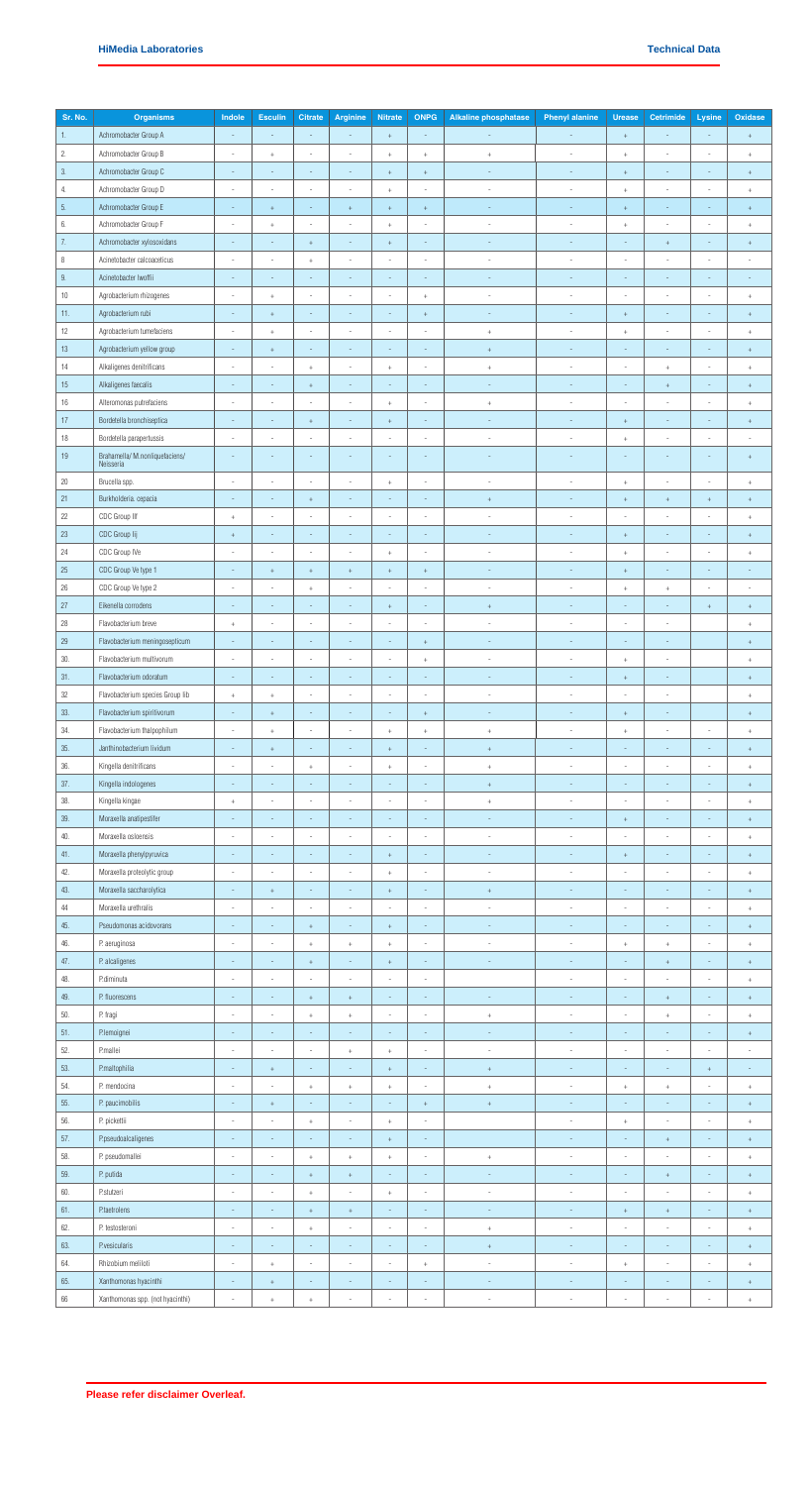| Sr. No. | <b>Organisms</b>                           | Lactose                  | <b>Maltose</b>                   | <b>Mannitol</b>                    | <b>Trehalose</b>                 | <b>Sucrose</b>               | <b>Arabinose</b>         | <b>Cellobiose</b>                | <b>Fructose</b>                  | Galactose                        | Glucose                          | Inositol                         | <b>Xylose</b>                    |
|---------|--------------------------------------------|--------------------------|----------------------------------|------------------------------------|----------------------------------|------------------------------|--------------------------|----------------------------------|----------------------------------|----------------------------------|----------------------------------|----------------------------------|----------------------------------|
| 1.      | Achromobacter Group A                      |                          | $\pm$                            | $\pm$                              | $+$                              | $\color{red}{+}$             | $\pm$                    | $\begin{array}{c} + \end{array}$ | $\begin{array}{c} + \end{array}$ | $^+$                             | $\begin{array}{c} + \end{array}$ | $\pm$                            | $\begin{array}{c} + \end{array}$ |
|         |                                            |                          |                                  |                                    |                                  |                              |                          |                                  |                                  |                                  |                                  |                                  |                                  |
| 2.      | Achromobacter Group B                      | $\overline{\phantom{a}}$ | $^{\mathrm{+}}$                  | $\! +$                             | $\begin{array}{c} + \end{array}$ | $\,$ +                       | $^+$                     | $^+$                             | $^+$                             | $^+$                             | $\pm$                            | $\!+$                            | $^+$                             |
| $3.$    | Achromobacter Group C                      | $\,$ + $\,$              | $^+$                             | $\sim$                             | $^+$                             | $^+$                         | $\pm$                    | $^+$                             | $^+$                             | $^+$                             | $^{\mathrm{+}}$                  | $\pm$                            | $^+$                             |
| 4.      | Achromobacter Group D                      | $\overline{\phantom{a}}$ | $\overline{\phantom{a}}$         | $^+$                               | $\overline{\phantom{a}}$         | $\overline{\phantom{a}}$     | $\pm$                    | ä,                               | $^+$                             | $^{\mathrm{+}}$                  | $^+$                             | $\!+$                            | $^+$                             |
| 5.      | Achromobacter Group E                      | $\sim$                   | $\pm$                            | $\overline{\phantom{a}}$           | $^+$                             | $^+$                         | $^+$                     | $^+$                             | $\begin{array}{c} + \end{array}$ | $\overline{\phantom{a}}$         | $\begin{array}{c} + \end{array}$ | $\pm$                            | $+$                              |
| 6.      | Achromobacter Group F                      | $\sim$                   | $+$                              | $\begin{array}{c} + \end{array}$   | $+$                              | $^+$                         | $^+$                     | $+$                              | $\begin{array}{c} + \end{array}$ | $\sim$                           | $^+$                             | $\overline{a}$                   | $^+$                             |
| 7.      | Achromobacter xylosoxidans                 | $\sim$                   | $\overline{\phantom{a}}$         | $\overline{\phantom{a}}$           | $\sim$                           | $\overline{\phantom{a}}$     | $\sim$                   | $\sim$                           | $\overline{\phantom{a}}$         | $\overline{\phantom{a}}$         | $^{\mathrm{+}}$                  | $\frac{1}{2}$                    | $\pm$                            |
| $\, 8$  | Acinetobacter calcoaceticus                | $\ddot{}$                | $\overline{\phantom{a}}$         | $\overline{\phantom{a}}$           | $\sim$                           | $\overline{a}$               | $^{\mathrm{+}}$          | $^+$                             | J.                               | $^+$                             | $\ddot{}$                        | $\overline{\phantom{0}}$         | $^+$                             |
| $9. \,$ | Acinetobacter Iwoffii                      | $\overline{\phantom{a}}$ | $\sim$                           | $\sim$                             | $\sim$                           | $\overline{\phantom{a}}$     | $\sim$                   | $\overline{\phantom{a}}$         | $\sim$                           | $\sim$                           | $\sim$                           | $\sim$                           | wp                               |
| $10\,$  | Agrobacterium rhizogenes                   | $^+$                     | $\begin{array}{c} + \end{array}$ | $^+$                               | $^+$                             | $^+$                         | $^+$                     | $^+$                             | $^+$                             | $^+$                             | $^+$                             | $\overline{\phantom{0}}$         | $^+$                             |
| 11.     | Agrobacterium rubi                         | $\pm$                    | $\pm$                            | $^+$                               | $^+$                             | $^{\mathrm{+}}$              | $\,$ +                   | $^+$                             | $^{\mathrm{+}}$                  | $\sim$                           | $\boldsymbol{+}$                 | $\pm$                            | $^+$                             |
| 12      | Agrobacterium tumefaciens                  |                          |                                  |                                    |                                  |                              |                          |                                  |                                  | $\sim$                           |                                  |                                  |                                  |
|         |                                            | $^+$                     | $\begin{array}{c} + \end{array}$ | $^+$                               | $\begin{array}{c} + \end{array}$ | $^{\mathrm{+}}$              | $^+$                     | $^+$                             | $\begin{array}{c} + \end{array}$ |                                  | $^+$                             | $^+$                             | $^+$                             |
| $13\,$  | Agrobacterium yellow group                 | $^{\mathrm{+}}$          | $\pm$                            | $\overline{\phantom{a}}$           | $^+$                             | $^+$                         | $^{\mathrm{+}}$          | $^+$                             | $\boldsymbol{+}$                 | $^+$                             | $^+$                             | $^+$                             | $^+$                             |
| 14      | Alkaligenes denitrificans                  | $\overline{\phantom{a}}$ | $\overline{\phantom{a}}$         | $\overline{\phantom{a}}$           | $\begin{array}{c} + \end{array}$ | $\overline{\phantom{a}}$     | $\overline{\phantom{a}}$ | $\overline{\phantom{a}}$         | $\overline{\phantom{a}}$         | $\overline{\phantom{a}}$         | $\overline{\phantom{a}}$         | $\frac{1}{2}$                    | $\overline{\phantom{a}}$         |
| $15\,$  | Alkaligenes faecalis                       |                          |                                  | $\overline{\phantom{a}}$           |                                  | $\overline{\phantom{m}}$     |                          |                                  |                                  |                                  |                                  | $\overline{\phantom{0}}$         | ÷                                |
| 16      | Alteromonas putrefaciens                   | $\overline{\phantom{a}}$ | $\blacksquare$                   | $\overline{\phantom{a}}$           | $^+$                             | $\overline{\phantom{a}}$     | $\overline{\phantom{a}}$ | $\overline{\phantom{a}}$         | $\overline{\phantom{a}}$         | $\overline{\phantom{a}}$         | $\overline{\phantom{a}}$         | $\overline{\phantom{m}}$         | $\overline{\phantom{a}}$         |
| 17      | Bordetella bronchiseptica                  | $\overline{\phantom{a}}$ | $\overline{\phantom{a}}$         | $\overline{\phantom{a}}$           | $^+$                             | $\overline{\phantom{a}}$     | $\overline{\phantom{a}}$ | $\sim$                           | $\overline{\phantom{a}}$         | $^+$                             | $\overline{\phantom{a}}$         | $\frac{1}{2}$                    | $\overline{\phantom{a}}$         |
| $18\,$  | Bordetella parapertussis                   | ×.                       | $\overline{\phantom{a}}$         | ×.                                 | $\begin{array}{c} + \end{array}$ | $\overline{\phantom{a}}$     | $\sim$                   | $\sim$                           | J.                               | ×.                               | J.                               | ٠                                | $\overline{a}$                   |
| 19      | Brahamella/M.nonliquefaciens/<br>Neisseria | $\sim$                   | $\overline{\phantom{a}}$         | $\overline{\phantom{a}}$           | $^+$                             | $\overline{\phantom{a}}$     | $\overline{\phantom{a}}$ | ÷,                               | ÷                                | $\equiv$                         | $\overline{\phantom{a}}$         | $\overline{\phantom{a}}$         | ÷,                               |
|         |                                            |                          |                                  |                                    |                                  |                              |                          |                                  |                                  |                                  |                                  |                                  |                                  |
| $20\,$  | Brucella spp.                              | $\sim$                   |                                  | ÷                                  | $^+$                             | i,                           | i,                       | í,                               | J,                               | $^{\mathrm{+}}$                  | i,                               | i,                               | i,                               |
| 21      | <b>CDC Group IIf</b>                       | $\overline{\phantom{a}}$ | $\sim$                           | $\sim$                             | $^+$                             | $\overline{\phantom{a}}$     | $\overline{\phantom{a}}$ | ÷,                               | $\overline{\phantom{a}}$         | $^{\mathrm{+}}$                  | $\overline{\phantom{a}}$         | $\sim$                           | $\overline{\phantom{a}}$         |
| 22      | CDC Group Iij                              |                          | $\blacksquare$                   | $\overline{\phantom{a}}$           | $^+$                             | $\overline{\phantom{a}}$     | $\overline{\phantom{a}}$ | ÷                                | i,                               |                                  | ł,                               | $\overline{\phantom{a}}$         | i,                               |
| $23\,$  | CDC Group IVe                              | $\sim$                   | $\sim$                           | $\overline{\phantom{a}}$           | $\overline{\phantom{a}}$         | $\overline{\phantom{a}}$     | $\sim$                   | $\sim$                           | $\overline{\phantom{a}}$         | $\overline{\phantom{a}}$         | $\overline{\phantom{a}}$         | $\overline{a}$                   | $\sim$                           |
| 24      | CDC Group Ve type 1                        | $\sim$                   | $^+$                             | $^+$                               | $\begin{array}{c} + \end{array}$ | $\overline{\phantom{a}}$     | $^{\mathrm{+}}$          | $\overline{\phantom{a}}$         | $^+$                             | $\overline{\phantom{a}}$         | $\ddot{}$                        | $\!+$                            | $\begin{array}{c} + \end{array}$ |
| $25\,$  | CDC Group Ve type 2                        | $\sim$                   | $\boldsymbol{+}$                 | $^+$                               | $^+$                             | $\qquad \qquad \blacksquare$ | $\!+$                    | ÷,                               | $\ddot{}$                        | $\overline{\phantom{a}}$         | $\ddot{}$                        | $\! +$                           | $\ddot{}$                        |
| $26\,$  | Eikenella corrodens                        | $\overline{\phantom{a}}$ | $\overline{\phantom{a}}$         | $\overline{\phantom{a}}$           | $\overline{\phantom{a}}$         | $\overline{\phantom{a}}$     | $\overline{\phantom{a}}$ | $\overline{\phantom{a}}$         | $\overline{\phantom{a}}$         | $\overline{\phantom{a}}$         | ÷                                | $\overline{\phantom{a}}$         | $\overline{\phantom{a}}$         |
| 27      | Flavobacterium breve                       | $\overline{\phantom{a}}$ | $\begin{array}{c} + \end{array}$ | $\overline{\phantom{a}}$           | $\overline{\phantom{a}}$         | ÷,                           | $\overline{\phantom{a}}$ | $\overline{\phantom{a}}$         | $\overline{\phantom{a}}$         | $+$                              | $^+$                             | $\overline{\phantom{a}}$         | $\overline{\phantom{a}}$         |
| 28      | Flavobacterium meningosepticum             | $\,$ +                   | $\begin{array}{c} + \end{array}$ | $^+$                               | $\begin{array}{c} + \end{array}$ | ä,                           | $\overline{\phantom{a}}$ | J,                               | $\pm$                            | $\sim$                           | $^{+}$                           | $\overline{\phantom{a}}$         | i,                               |
| 29      | Flavobacterium multivorum                  | $\,$ +                   | $\begin{array}{c} + \end{array}$ | $\overline{\phantom{a}}$           | $\begin{array}{c} + \end{array}$ | $^+$                         | $^{\mathrm{+}}$          | $^+$                             | $\pm$                            | $\overline{\phantom{a}}$         | $^+$                             | $\frac{1}{2}$                    | $\begin{array}{c} + \end{array}$ |
| 30.     | Flavobacterium odoratum                    |                          |                                  | $\sim$                             | $\overline{\phantom{a}}$         | i,                           |                          | J.                               | i,                               | $\overline{\phantom{a}}$         | J,                               | $\overline{a}$                   | ×,                               |
| 31.     |                                            |                          |                                  |                                    |                                  | $\overline{\phantom{a}}$     |                          |                                  |                                  |                                  |                                  |                                  |                                  |
|         | Flavobacterium species Group lib           | $\pm$                    | $\pm$                            |                                    | $^+$                             |                              | $\overline{\phantom{a}}$ |                                  | $^+$                             | $^{\mathrm{+}}$                  | $^{+}$                           | $\overline{\phantom{a}}$         | $\overline{\phantom{a}}$         |
| $32\,$  | Flavobacterium spiritivorum                |                          | $^+$                             | $^+$                               | $^+$                             | $^+$                         | $^+$                     | $^+$                             | $\ddot{}$                        |                                  | $\ddot{}$                        |                                  | $\ddot{}$                        |
| 33.     | Flavobacterium thalpophilum                | $\sim$                   | $^+$                             | $\overline{\phantom{a}}$           | $^+$                             | $^{\mathrm{+}}$              | $\pm$                    | $^+$                             | $^+$                             | $\overline{\phantom{a}}$         | $\begin{array}{c} + \end{array}$ | $\overline{\phantom{a}}$         | $^+$                             |
| 34.     | Janthinobacterium lividum                  | $\,$ +                   | $\begin{array}{c} + \end{array}$ | $\begin{array}{c} + \end{array}$   | $\sim$                           | $^+$                         | $^+$                     | $^+$                             | $+$                              | $\sim$                           | $^{+}$                           | $\begin{array}{c} + \end{array}$ | $+$                              |
| 35.     | Kingella denitrificans                     | $\sim$                   | $\sim$                           | $\sim$                             | $\sim$                           | $\overline{\phantom{a}}$     | $\sim$                   | $\sim$                           | $\overline{\phantom{a}}$         | $^+$                             | $\overline{\phantom{a}}$         | ÷.                               | $\sim$                           |
| 36.     | Kingella indologenes                       | $\overline{\phantom{a}}$ | $\overline{\phantom{a}}$         | $\overline{\phantom{a}}$           | $\overline{\phantom{a}}$         | $\frac{1}{2}$                | $\overline{\phantom{a}}$ | $\overline{\phantom{a}}$         | ×,                               | $\overline{\phantom{a}}$         | ł,                               | $\overline{\phantom{a}}$         | $\overline{\phantom{a}}$         |
| 37.     | Kingella kingae                            | $\overline{\phantom{a}}$ | $\overline{\phantom{a}}$         | $\overline{\phantom{a}}$           | $\overline{\phantom{a}}$         | ÷,                           | $\overline{\phantom{a}}$ | ÷,                               | $\overline{\phantom{a}}$         | $\overline{\phantom{a}}$         | $\overline{\phantom{a}}$         | $\frac{1}{2}$                    | $\overline{\phantom{a}}$         |
| 38.     | Moraxella anatipestifer                    | $\overline{\phantom{a}}$ | $\overline{\phantom{a}}$         | $\sim$                             | $\sim$                           | $\overline{\phantom{a}}$     | $\overline{\phantom{a}}$ | $\sim$                           | $\sim$                           | $\begin{array}{c} + \end{array}$ | J,                               | $\overline{a}$                   | $\overline{\phantom{a}}$         |
| 39.     | Moraxella osloensis                        |                          | $\overline{\phantom{a}}$         | $\sim$                             | $\overline{\phantom{a}}$         | $\frac{1}{2}$                | $\overline{\phantom{a}}$ | ÷,                               | ÷                                |                                  | $\overline{\phantom{a}}$         | $\overline{a}$                   | $\overline{\phantom{a}}$         |
| 40.     | Moraxella phenylpyruvica                   | $\sim$                   | $\overline{\phantom{a}}$         | $\sim$                             | $\sim$                           | $\overline{a}$               | $\overline{\phantom{a}}$ | $\overline{\phantom{a}}$         | ÷                                | $\sim$                           | ×,                               | ٠                                | $\overline{\phantom{a}}$         |
| 41.     | Moraxella proteolytic group                | $\overline{\phantom{a}}$ | $\overline{\phantom{a}}$         | $\overline{\phantom{a}}$           | $\overline{\phantom{a}}$         | $\overline{\phantom{a}}$     | $\overline{\phantom{a}}$ | $\overline{\phantom{a}}$         | $\overline{\phantom{a}}$         | $^{\mathrm{+}}$                  | $\overline{\phantom{a}}$         | $\frac{1}{2}$                    | $\overline{\phantom{a}}$         |
| 42.     | Moraxella saccharolytica                   | ×,                       | $\overline{\phantom{a}}$         | $\sim$                             | $\sim$                           | $^{\mathrm{+}}$              | $\overline{\phantom{a}}$ | $^+$                             | $\ddot{}$                        | ×,                               | $\ddot{}$                        |                                  | ä,                               |
| 43.     | Moraxella urethralis                       | $\overline{\phantom{a}}$ | $^+$                             | $\sim$                             | $\overline{\phantom{a}}$         | $\overline{\phantom{a}}$     | $\sim$                   | $\overline{\phantom{a}}$         | $\overline{\phantom{a}}$         | $\sim$                           | $\overline{\phantom{a}}$         | $\overline{\phantom{a}}$         | $\overline{\phantom{a}}$         |
| 44      | Psedomonas acidovorans                     | $\sim$                   |                                  | $^+$                               | $\overline{\phantom{a}}$         | i,                           | $\sim$                   | J.                               | $^+$                             | $\overline{\phantom{a}}$         | i,                               | ä,                               | ä,                               |
| 45.     | P. aeruginosa                              | $\sim$                   | $\sim$                           |                                    | $\overline{\phantom{a}}$         | $\overline{\phantom{a}}$     |                          | $\sim$                           |                                  |                                  |                                  | $\sim$                           |                                  |
|         |                                            | ×,                       | $\overline{\phantom{a}}$         | $\, +$<br>$\overline{\phantom{a}}$ | $\overline{\phantom{a}}$         | $\overline{a}$               | $\pm$<br>٠               | $\overline{\phantom{a}}$         | $^{\mathrm{+}}$<br>J.            | $^+$<br>$\sim$                   | $\boldsymbol{+}$<br>J,           | $\overline{a}$                   | $^+$<br>ä,                       |
| 46.     | P. alcaligenes                             |                          |                                  |                                    |                                  |                              |                          |                                  |                                  |                                  |                                  |                                  |                                  |
| 47.     | P. cepacia                                 | $^{\mathrm{+}}$          | $^+$                             | $^{\mathrm{+}}$                    | $^+$                             | $^+$                         | $^{\mathrm{+}}$          | $^+$                             | $^+$                             | $\overline{\phantom{a}}$         | $^{\mathrm{+}}$                  | $^+$                             | $^+$                             |
| 48.     | P.diminuta                                 | $\overline{\phantom{a}}$ | $\overline{\phantom{a}}$         | $\overline{\phantom{a}}$           | $\overline{\phantom{a}}$         | $\overline{\phantom{a}}$     | $\overline{\phantom{a}}$ | $\overline{\phantom{a}}$         | $\overline{\phantom{a}}$         | $\overline{\phantom{a}}$         | $\overline{\phantom{a}}$         | $\overline{\phantom{m}}$         | $\overline{\phantom{a}}$         |
| 49.     | P. fluorescens                             |                          |                                  | $^+$                               | $^+$                             | ÷,                           | $\boldsymbol{+}$         |                                  | $\! +$                           |                                  | $\ddot{}$                        | $\boldsymbol{+}$                 | $\! + \!$                        |
| 50.     | P. fragi                                   | $\overline{\phantom{a}}$ | $\begin{array}{c} + \end{array}$ | $\overline{\phantom{a}}$           | $^+$                             | $^+$                         | $^+$                     | $^+$                             | $^+$                             | $^+$                             | $^+$                             | $\overline{\phantom{m}}$         | $\begin{array}{c} + \end{array}$ |
| 51.     | P.lemoignei                                | $\overline{\phantom{a}}$ | $\overline{\phantom{a}}$         | $\overline{\phantom{a}}$           | $\overline{\phantom{a}}$         | $\overline{\phantom{a}}$     | $\overline{\phantom{a}}$ | $\overline{\phantom{a}}$         | $\sim$                           | $\overline{\phantom{a}}$         | $\overline{\phantom{a}}$         | $\overline{\phantom{m}}$         | $\overline{\phantom{a}}$         |
| 52.     | P.mallei                                   | $\,$ +                   | $\overline{\phantom{a}}$         | $^+$                               | $^+$                             | $\overline{\phantom{a}}$     | $^+$                     | $\sim$                           | ÷,                               | $\sim$                           | $^{+}$                           | $\color{red}{+}$                 | $\overline{\phantom{a}}$         |
| 53.     | P.maltophilia                              | $\overline{\phantom{a}}$ | $^+$                             | $\sim$                             | $\sim$                           | $\sim$                       | $\sim$                   | $\overline{\phantom{a}}$         | $\overline{\phantom{a}}$         | $\overline{\phantom{a}}$         | $^{\mathrm{+}}$                  | $\sim$                           | $\sim$                           |
| 54.     | P. mendocina                               |                          |                                  | i,                                 |                                  |                              |                          |                                  | $\ddot{}$                        |                                  | $^+$                             |                                  | $^+$                             |
| 55.     | P. paucimobilis                            | $\sim$                   | $\pm$                            | $\sim$                             | $^+$                             | $^{\mathrm{+}}$              | $\pm$                    | $^+$                             | $\pm$                            | $\overline{\phantom{a}}$         | $\boldsymbol{+}$                 | $\sim$                           | $^+$                             |
| 56.     | P. pickettii                               | $\overline{\phantom{a}}$ | $\begin{array}{c} + \end{array}$ | $\overline{\phantom{a}}$           | $\overline{\phantom{a}}$         | $\qquad \qquad \blacksquare$ | $^+$                     | $^+$                             | $^+$                             | $^+$                             | $^+$                             | $\overline{\phantom{m}}$         | $\begin{array}{c} + \end{array}$ |
| 57.     | P.pseudoalcaligenes                        | $\sim$                   | $\overline{\phantom{a}}$         | $\overline{\phantom{a}}$           | $\overline{\phantom{a}}$         | $\overline{\phantom{a}}$     | $\sim$                   | $\sim$                           |                                  | $\overline{\phantom{a}}$         | $\overline{\phantom{a}}$         | $\overline{\phantom{0}}$         | $\overline{\phantom{a}}$         |
|         |                                            |                          |                                  |                                    |                                  |                              |                          |                                  | $^+$                             |                                  |                                  |                                  |                                  |
| 58.     | P. pseudomallei                            | $\,$ +                   | $\pm$                            | $^+$                               | $\begin{array}{c} + \end{array}$ | $\overline{\phantom{a}}$     | $\pm$                    | $^+$                             | $\! +$                           | $\overline{\phantom{a}}$         | $^+$                             | $\! +$                           | $\overline{\phantom{a}}$         |
| 59.     | P. putida                                  |                          |                                  | $\overline{\phantom{a}}$           | $\overline{\phantom{a}}$         | $\overline{\phantom{a}}$     | $\boldsymbol{+}$         | ÷,                               | $\! +$                           | $^{\mathrm{+}}$                  | $\ddot{}$                        | $\overline{\phantom{0}}$         | $\! + \!$                        |
| 60.     | <b>P.stutzeri</b>                          | $\overline{\phantom{a}}$ | $^+$                             | $\overline{\phantom{a}}$           | $\overline{\phantom{a}}$         | $\overline{\phantom{a}}$     | $\overline{\phantom{a}}$ | $\overline{\phantom{a}}$         | $^+$                             | $\overline{\phantom{a}}$         | $^+$                             | $\overline{\phantom{a}}$         | $^+$                             |
| 61.     | <b>P</b> .taetrolens                       | $^{\mathrm{+}}$          | $\begin{array}{c} + \end{array}$ | $^+$                               | $\overline{\phantom{a}}$         | $\overline{\phantom{a}}$     | $^+$                     | $^+$                             | $^+$                             | $\overline{\phantom{a}}$         | $^{+}$                           | $\pm$                            | $\begin{array}{c} + \end{array}$ |
| 62.     | P. testosteroni                            | ×,                       | $\overline{\phantom{a}}$         | $\sim$                             | $\sim$                           | $\overline{a}$               | $\overline{\phantom{a}}$ | ×.                               | ÷                                | $\begin{array}{c} + \end{array}$ | J,                               | ٠                                | $\overline{\phantom{a}}$         |
| 63.     | P.vesicularis                              | $\sim$                   | $\begin{array}{c} + \end{array}$ | $\overline{\phantom{a}}$           | $\overline{\phantom{a}}$         | $\qquad \qquad \blacksquare$ | $\overline{\phantom{a}}$ | $^+$                             | $\overline{\phantom{a}}$         | $\overline{\phantom{a}}$         | $^+$                             | $\overline{\phantom{a}}$         | $\overline{\phantom{a}}$         |
| 64      | Rhizobium meliloti                         |                          |                                  | $\ddot{}$                          |                                  |                              |                          |                                  |                                  |                                  |                                  |                                  |                                  |
| 65.     | Xanthomonas hyacinthi                      | $\sim$                   | $^+$                             | $\sim$                             | $\overline{\phantom{a}}$         | $\overline{\phantom{a}}$     | $\pm$                    | $^+$                             | $^+$                             | $^+$                             | $\pm$                            | $\sim$                           | $\sim$                           |
| $66\,$  | Xanthomonas spp. (not hyacinthi)           |                          | $^+$                             |                                    | $\ddot{}$                        | $^+$                         | $\pm$                    | $^+$                             | $\ddot{}$                        |                                  | $\ddot{}$                        |                                  | $^+$                             |

- + = Positive (more than 90%) = Negative (more than 90%)
	-
- $V = 11-89\%$  Positive  $Nd = No$  data available.
- 

Note : Based on % strains showing reactions following symbols have been assigned from laboratory results and standard references.

**Please refer disclaimer Overleaf.**